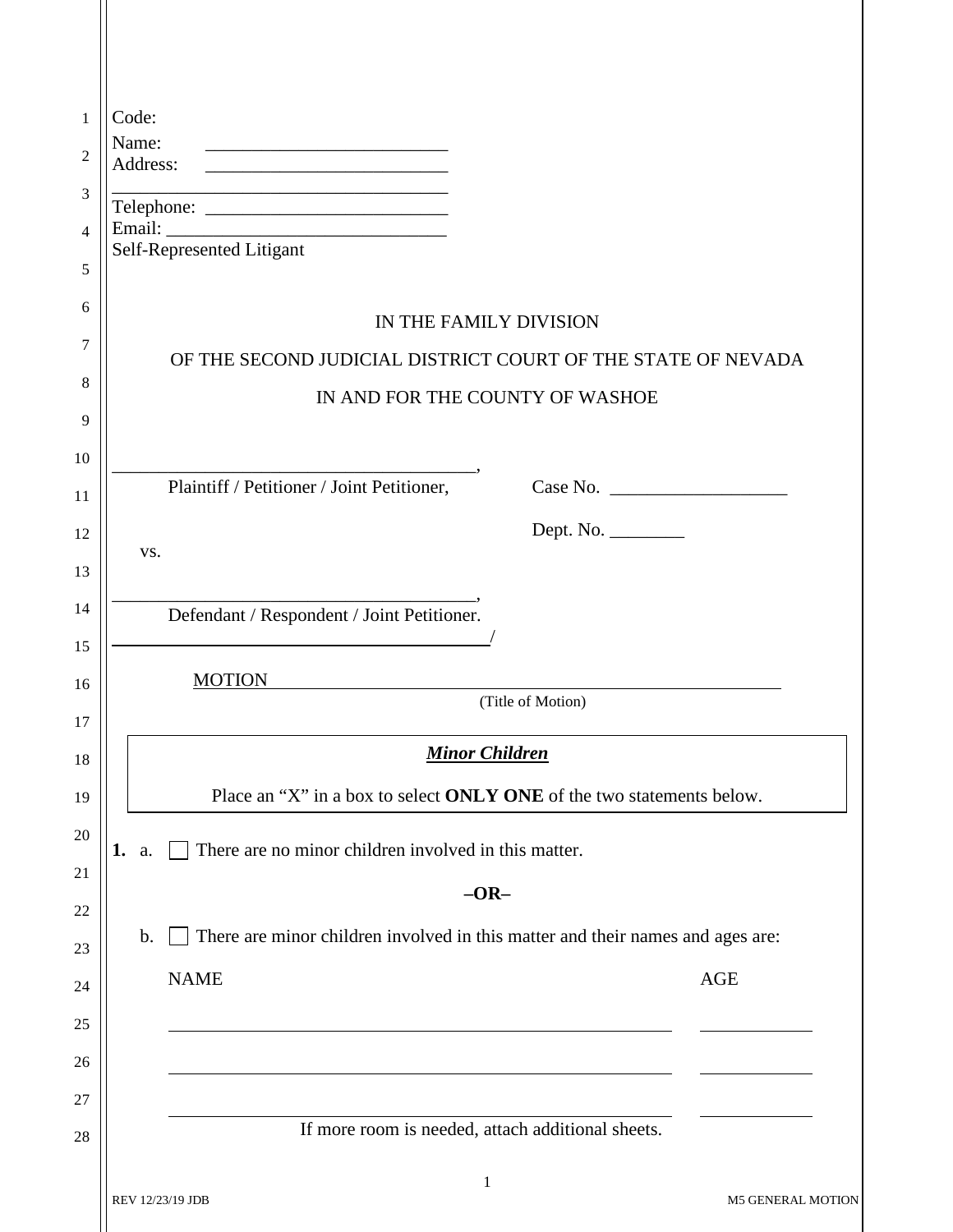| 1              |    | <b>Relief Requested and Argument</b>                                                         |  |  |  |  |
|----------------|----|----------------------------------------------------------------------------------------------|--|--|--|--|
| $\overline{c}$ |    | Describe what you want the Court to order. In detail, tell the Court what you are asking for |  |  |  |  |
| 3              |    | and why you believe you should be granted your request(s).                                   |  |  |  |  |
| 4              | 2. | <u> 1980 - Johann Stoff, fransk politik (d. 1980)</u>                                        |  |  |  |  |
| 5              |    |                                                                                              |  |  |  |  |
| 6              |    |                                                                                              |  |  |  |  |
| 7              |    |                                                                                              |  |  |  |  |
| 8              |    |                                                                                              |  |  |  |  |
| 9              |    |                                                                                              |  |  |  |  |
| 10             |    |                                                                                              |  |  |  |  |
| 11             |    |                                                                                              |  |  |  |  |
| 12             |    |                                                                                              |  |  |  |  |
| 13             |    |                                                                                              |  |  |  |  |
| 14             |    |                                                                                              |  |  |  |  |
| 15             |    |                                                                                              |  |  |  |  |
| 16             |    |                                                                                              |  |  |  |  |
| 17             |    |                                                                                              |  |  |  |  |
| 18             |    |                                                                                              |  |  |  |  |
| 19             |    |                                                                                              |  |  |  |  |
| 20             |    |                                                                                              |  |  |  |  |
| 21             |    |                                                                                              |  |  |  |  |
| 22             |    |                                                                                              |  |  |  |  |
| 23             |    |                                                                                              |  |  |  |  |
| 24             |    |                                                                                              |  |  |  |  |
| 25             |    |                                                                                              |  |  |  |  |
| 26             |    |                                                                                              |  |  |  |  |
| 27<br>28       |    | If more room is needed, attach additional sheets.                                            |  |  |  |  |
|                |    |                                                                                              |  |  |  |  |